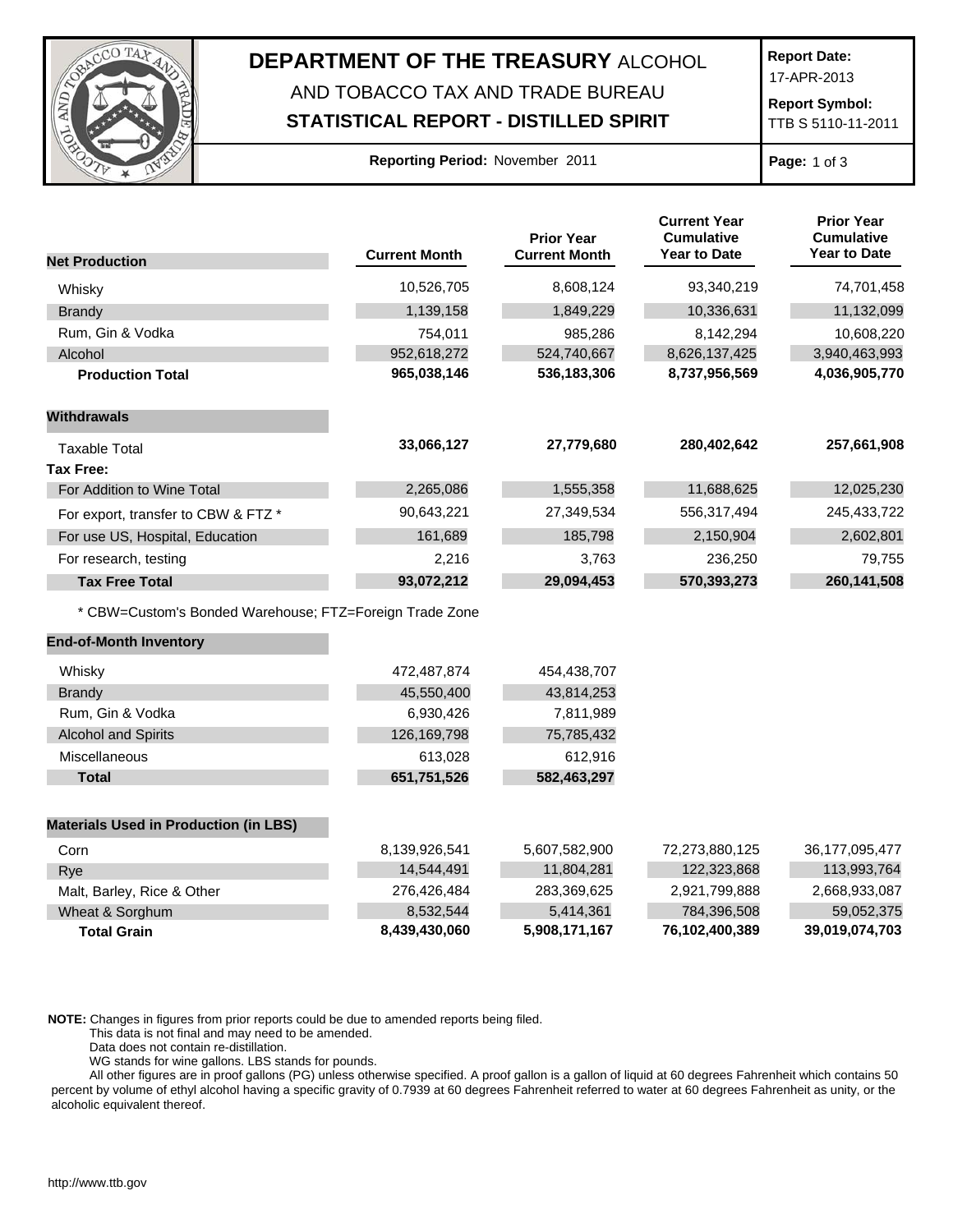## **STATISTICAL REPORT - DISTILLED SPIRIT** TTB S 5110-11-2011 **Page:** 2 of 3

| <b>Bottled For Domestic Use (in WG)</b>         | <b>Current Month</b> | <b>Prior Year</b><br><b>Current Month</b> | <b>Current Year</b><br><b>Cumulative</b><br><b>Year to Date</b> | <b>Prior Year</b><br><b>Cumulative</b><br><b>Year to Date</b> |
|-------------------------------------------------|----------------------|-------------------------------------------|-----------------------------------------------------------------|---------------------------------------------------------------|
| Whisky                                          | 7,802,621            | 7,294,740                                 | 68,949,428                                                      | 66,533,721                                                    |
| <b>Brandy</b>                                   | 1,940,510            | 1,329,728                                 | 15,357,951                                                      | 16,232,597                                                    |
| Imported Rum: Puerto Rican                      | 2,888,148            | 3,251,330                                 | 32,004,110                                                      | 32,903,107                                                    |
| Virgin Islands                                  | 605,956              | 629,211                                   | 5,754,605                                                       | 5,469,373                                                     |
| Others                                          | 273,784              | 324,957                                   | 3,408,912                                                       | 4,303,396                                                     |
| Gin                                             | 1,319,686            | 1,641,345                                 | 14,305,625                                                      | 14, 181, 811                                                  |
| Vodka                                           | 10,679,521           | 10,368,712                                | 106,479,923                                                     | 101,003,439                                                   |
| Cordials                                        | 4,535,849            | 4,594,447                                 | 49,980,297                                                      | 47,611,110                                                    |
| Cocktails                                       | 736,075              | 286,046                                   | 6,699,028                                                       | 6,065,874                                                     |
| Tequila                                         | 1,465,402            | 1,453,748                                 | 16,747,130                                                      | 16,276,863                                                    |
| Alcohol, Neutral Spirits & Miscellaneous        | 1,104,669            | 310,840                                   | 11,818,314                                                      | 9,739,692                                                     |
| <b>Non-Whisky Total</b>                         | 25,549,600           | 24,190,364                                | 262,555,895                                                     | 253,787,262                                                   |
| <b>Total Whisky &amp; Non-Whisky</b>            | 33,352,221           | 31,485,104                                | 331,505,323                                                     | 320,320,983                                                   |
| <b>Bottled in Bond for Domestic Use (in WG)</b> |                      |                                           |                                                                 |                                                               |
| Total                                           | 38,835               | 38,018                                    | 333,100                                                         | 224,002                                                       |
| <b>Bottled for Export (in WG)</b>               |                      |                                           |                                                                 |                                                               |
| Whisky                                          | 1,544,556            | 1,723,823                                 | 20,502,325                                                      | 19,885,364                                                    |
| Brandy, Cordials, Cocktails & Miscellaneous     | 207,936              | 179,201                                   | 2,168,307                                                       | 1,747,399                                                     |
| Rum, Gin, Vodka, Tequila & Alcohol              | 249,025              | 331,019                                   | 3,500,148                                                       | 3,873,102                                                     |
| <b>Total</b>                                    | 2,001,517            | 2,234,043                                 | 26,170,780                                                      | 25,505,865                                                    |
| <b>Grand Total</b>                              | 35,392,573           | 33,757,165                                | 358,009,203                                                     | 346,050,850                                                   |
| <b>Spirits Dumped to Processing</b>             |                      |                                           |                                                                 |                                                               |
| Alcohol and Neutral Spirits                     | 9,376,540            | 9,656,477                                 | 90,589,614                                                      | 93,351,345                                                    |
| Imported Whisky                                 | 2,296,170            | 2,325,883                                 | 21,952,633                                                      | 23,682,736                                                    |
| Domestic Whisky                                 | 6,432,767            | 6,116,850                                 | 65,165,395                                                      | 57,834,468                                                    |
| <b>Brandy</b>                                   | 1,764,649            | 1,148,485                                 | 14,640,239                                                      | 14,889,956                                                    |
| Imported Rum: Puerto Rican                      | 2,201,808            | 2,717,263                                 | 24,617,468                                                      | 25,568,584                                                    |
| Virgin Islands                                  | 570,960              | 1,033,704                                 | 8,239,439                                                       | 10,100,174                                                    |
| <b>Others</b>                                   | 496,620              | 494,989                                   | 5,273,339                                                       | 5,145,143                                                     |
| Gin                                             | 1,320,096            | 1,219,634                                 | 13,298,694                                                      | 13,259,203                                                    |
| Vodka                                           | 2,172,031            | 1,906,652                                 | 26,246,235                                                      | 15,322,982                                                    |
| Cordials, Cocktails & Miscellaneous             | 437,764              | 622,159                                   | 6,956,304                                                       | 6,305,085                                                     |
| Tequila                                         | 1,336,388            | 1,145,515                                 | 14,459,257                                                      | 14,438,831                                                    |
| <b>Total</b>                                    | 28,405,793           | 28,387,611                                | 291,438,617                                                     | 279,898,507                                                   |
| <b>Other Ingredients Mixed with Spirits</b>     |                      |                                           |                                                                 |                                                               |
| Wine                                            | 653,052              | 703,660                                   | 6,598,772                                                       | 8,734,997                                                     |
| <b>Alcohol Flavoring Materials</b>              | 310,054              | 308,985                                   | 3,265,106                                                       | 3,167,724                                                     |

**NOTE:** Changes in figures from prior reports could be due to amended reports being filed.

This data is not final and may need to be amended.

Data does not contain re-distillation.

WG stands for wine gallons. LBS stands for pounds.

All other figures are in proof gallons (PG) unless otherwise specified. A proof gallon is a gallon of liquid at 60 degrees Fahrenheit which contains 50 percent by volume of ethyl alcohol having a specific gravity of 0.7939 at 60 degrees Fahrenheit referred to water at 60 degrees Fahrenheit as unity, or the alcoholic equivalent thereof.